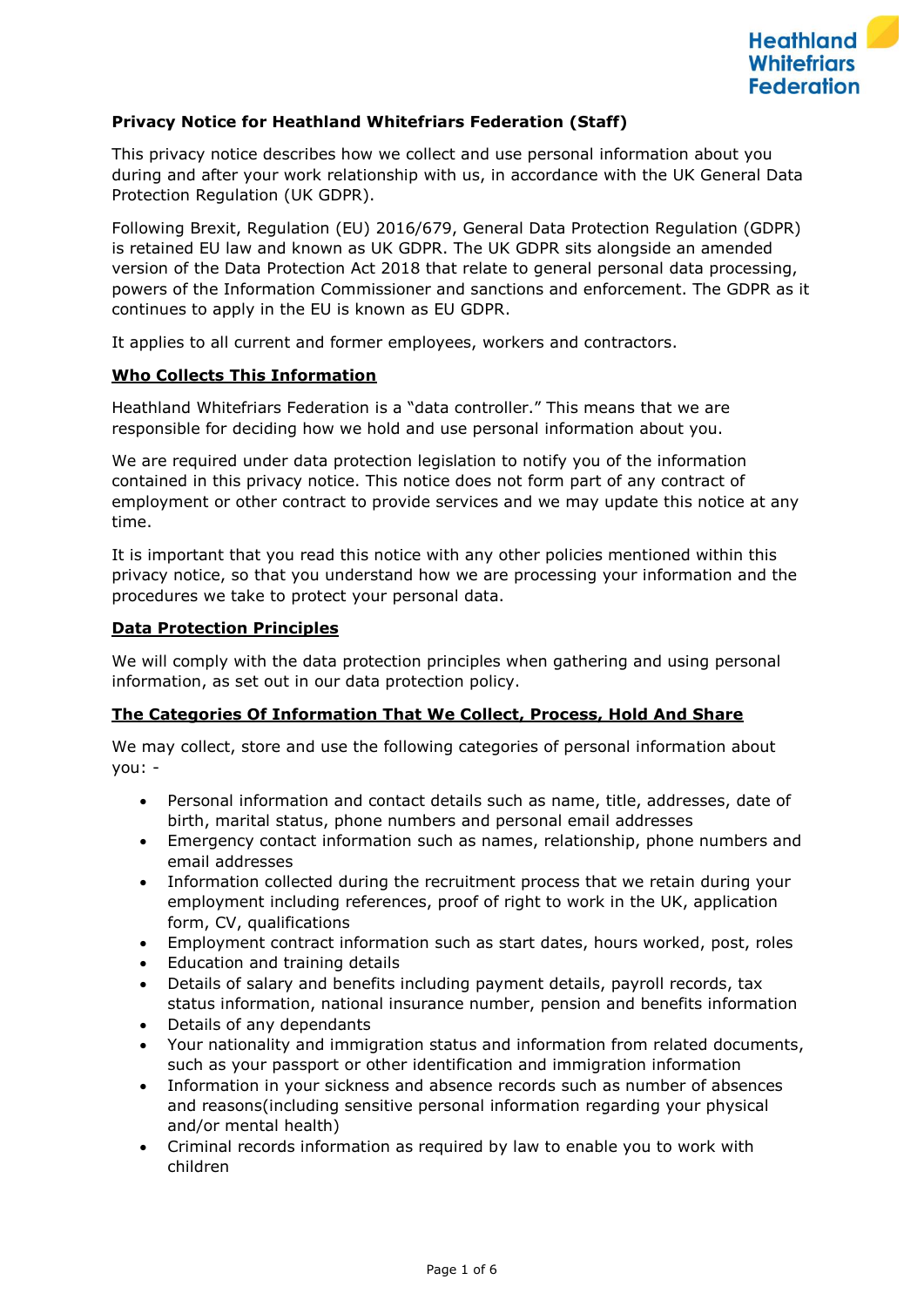

- Your trade union membership
- Information on grievances raised by or involving you
- Information on conduct and/or other disciplinary issues involving you
- Details of your appraisals, performance reviews and capability issue
- Details of your time and attendance records
- Information about the use of our IT, communications and other systems, and other monitoring information
- Details of your use of business-related social media
- Images of staff captured by the School's CCTV system
- Your use of public social media (only in very limited circumstances, to check specific risks for specific functions within the School, you will be notified separately if this is to occur)
- Details in references about you that we give to other
- Recordings of staff from the MS Teams.
- Your racial or ethnic origin, sex and sexual orientation, religious or similar beliefs.

## **How We Collect This Information**

We may collect this information from you in your application form, but we will also collect information in a number of different ways. This could be through the Home Office, our pension providers, medical and occupational health professionals we engage with, your trade union, and even other employees. Information is also collected through CCTV, access control systems and any IT system the school has in place.

## **How We Use Your Information**

We will only use your personal information when the law allows us to. Most commonly, we will use your information in the following circumstances: -

- Where we need to perform the contract we have entered into with you
- Where we need to comply with a legal obligation (such as health and safety legislation, under statutory codes of practice and employment protection legislation)
- Where it is needed in the public interest or for official purposes
- Where it is necessary for our legitimate interests (or those of a third party) and your interests, rights and freedoms do not override those interests.
- When you have provided us with consent to process your personal data.

We need all the categories of information in the list above primarily to allow us to perform our contract with you and to enable us to comply with legal obligations.

The situations in which we will process your personal information are listed below: -

- To determine recruitment and selection decisions on prospective employees
- In order to carry out effective performance of the employees contract of employment and to maintain employment records
- To comply with regulatory requirements and good employment practice
- To carry out vetting and screening of applicants and current staff in accordance with regulatory and legislative requirements
- Enable the development of a comprehensive picture of the workforce and how it is deployed and managed
- To enable management and planning of the workforce, including accounting and auditing
- Personnel management including retention, sickness and attendance
- Performance reviews, managing performance and determining performance requirements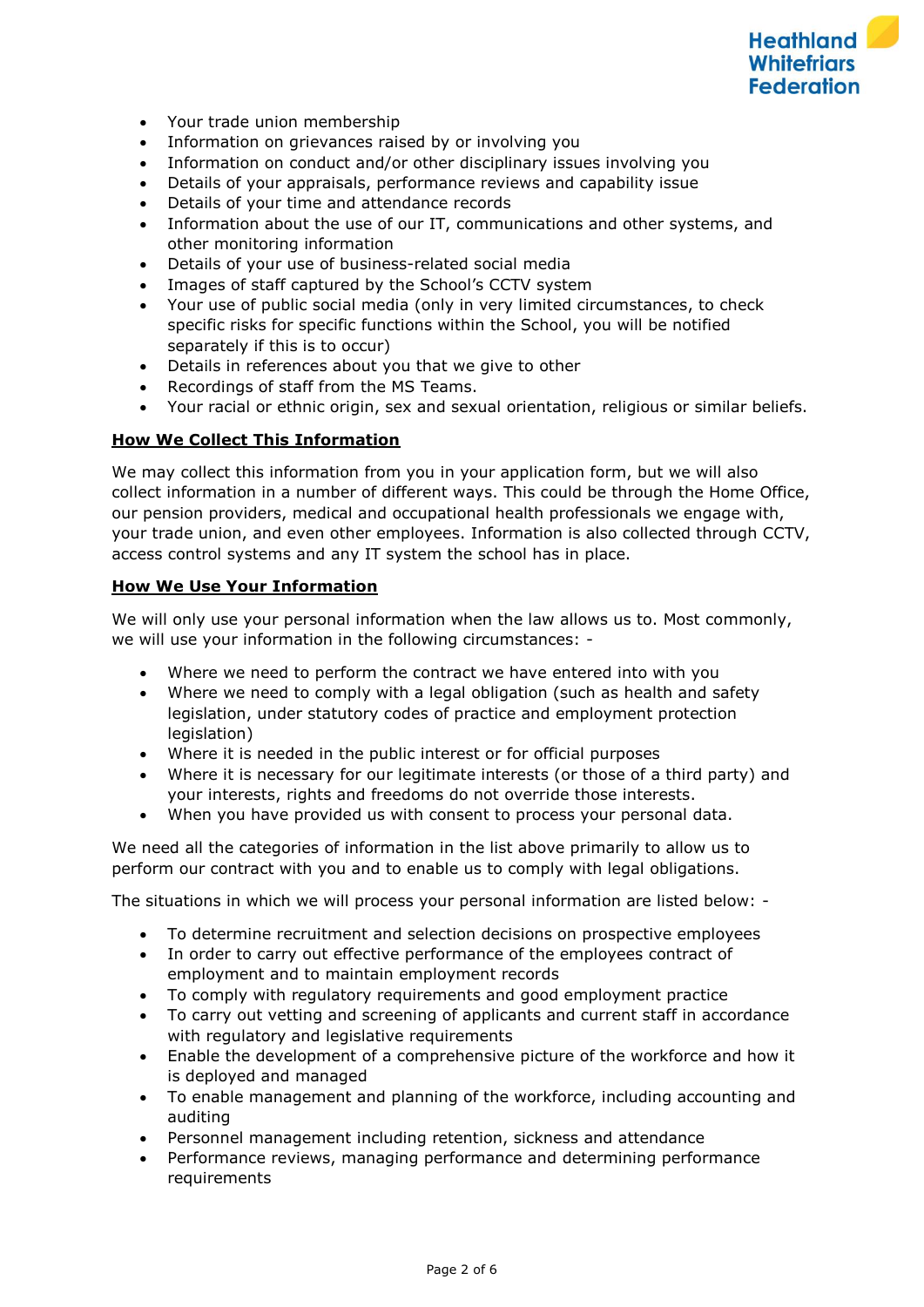

- In order to manage internal policy and procedure
- Human resources administration including pensions, payroll and benefits
- To determine qualifications for a particular job or task, including decisions about promotions
- Evidence for possible disciplinary or grievance processes
- Complying with legal obligations
- To monitor and manage staff access to our systems and facilities in order to protect our networks, the personal data of our employees and for the purposes of safeguarding
- To monitor and protect the security of our network and information, including preventing unauthorised access to our computer network and communications systems and preventing malicious software distribution
- Education, training and development activities
- To monitor compliance with equal opportunities legislation
- To answer questions from insurers in respect of any insurance policies which relate to you
- Determinations about continued employment or engagement
- Arrangements for the termination of the working relationship
- Dealing with post-termination arrangements
- Health and safety obligations;
- Prevention and detection of fraud or other criminal offences
- To defend the School in respect of any investigation or court proceedings and to comply with any court or tribunal order for disclosure.

Some of the above grounds for processing will overlap and there may be several grounds which justify our use of your personal information.

If you fail to provide certain information when requested, we may not be able to perform the contract we have entered into with you, or we may be prevented from complying with our legal obligations.

We will only use your personal information for the purposes for which we collected it, unless we reasonably consider that we need to use it for another reason and that reason is compatible with the original purpose.

### **How We Use Particularly Sensitive Information**

Sensitive personal information (as defined under the UK GDPR as "special category data") require higher levels of protection and further justification for collecting, storing and using this type of personal information. We may process this data in the following circumstances: -

- In limited circumstances, with your explicit written consent
- Where we need to carry out our legal obligations in line with our data protection policy
- Where it is needed in the public interest, such as for equal opportunities monitoring (or in relation to our pension scheme)
- Where it is needed to assess your working capacity on health grounds, subject to appropriate confidentiality safeguards. Less commonly, we may process this type of information where it is needed in relation to legal claims or where it is necessary to protect your interests (or someone else's interests) and you are not capable of giving your consent.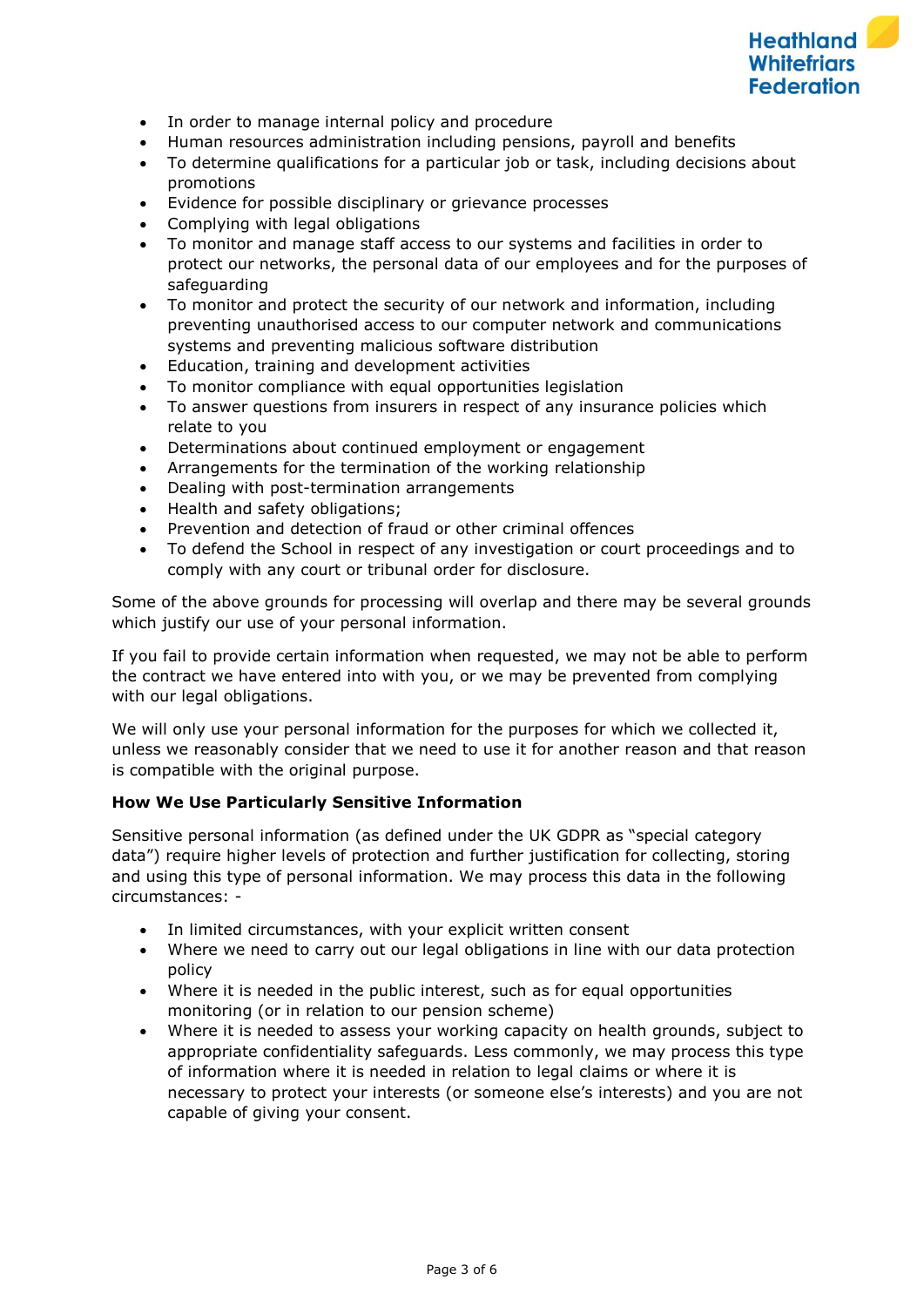

We will use this information in the following ways: -

- Collecting information relating to leave of absence, which may include sickness absence or family related leave
- To comply with employment and other laws
- Collecting information about your physical or mental health, or disability status, to ensure your health and welfare in the workplace and to assess your fitness to work, to provide appropriate workplace adjustments, to manage sickness absence and to administer benefits
- Collecting information about your race or national or ethnic origin, religious, philosophical or moral beliefs, or sexual life or sexual orientation, to ensure meaningful equal opportunity monitoring and reporting.
- To record trade union membership information to pay trade union premiums and to comply with employment law obligations.

## **Criminal Convictions**

We may only use information relating to criminal convictions where the law allows us to do so. This will usually be where it is necessary to carry out our legal obligations. We will only collect information about criminal convictions if it is appropriate given the nature of the role and where we are legally able to do so.

Where appropriate we will collect information about criminal convictions as part of the recruitment process or we may be notified of such information directly by you in the course of working for us.

### **Sharing Data**

We may need to share your data with third parties, including third party service providers where required by law, where it is necessary to administer the working relationship with you or where we have another legitimate interest in doing so. These include the following: -

- the Department for Education (DfE)
- Ofsted
- Prospective Employers
- Welfare services (such as social services)
- Law enforcement officials such as police, HMRC
- LADO
- Training providers
- Professional advisors such as lawyers and consultants
- Support services (including HR support, insurance, IT support, information security, pensions and payroll)
- The Local Authority
- Occupational Health
- DBS
- Recruitment and supply agencies
- Other schools within the Federation.

Information will be provided to those agencies securely or anonymised where possible.

The recipient of the information will be bound by confidentiality obligations, we require them to respect the security of your data and to treat it in accordance with the law.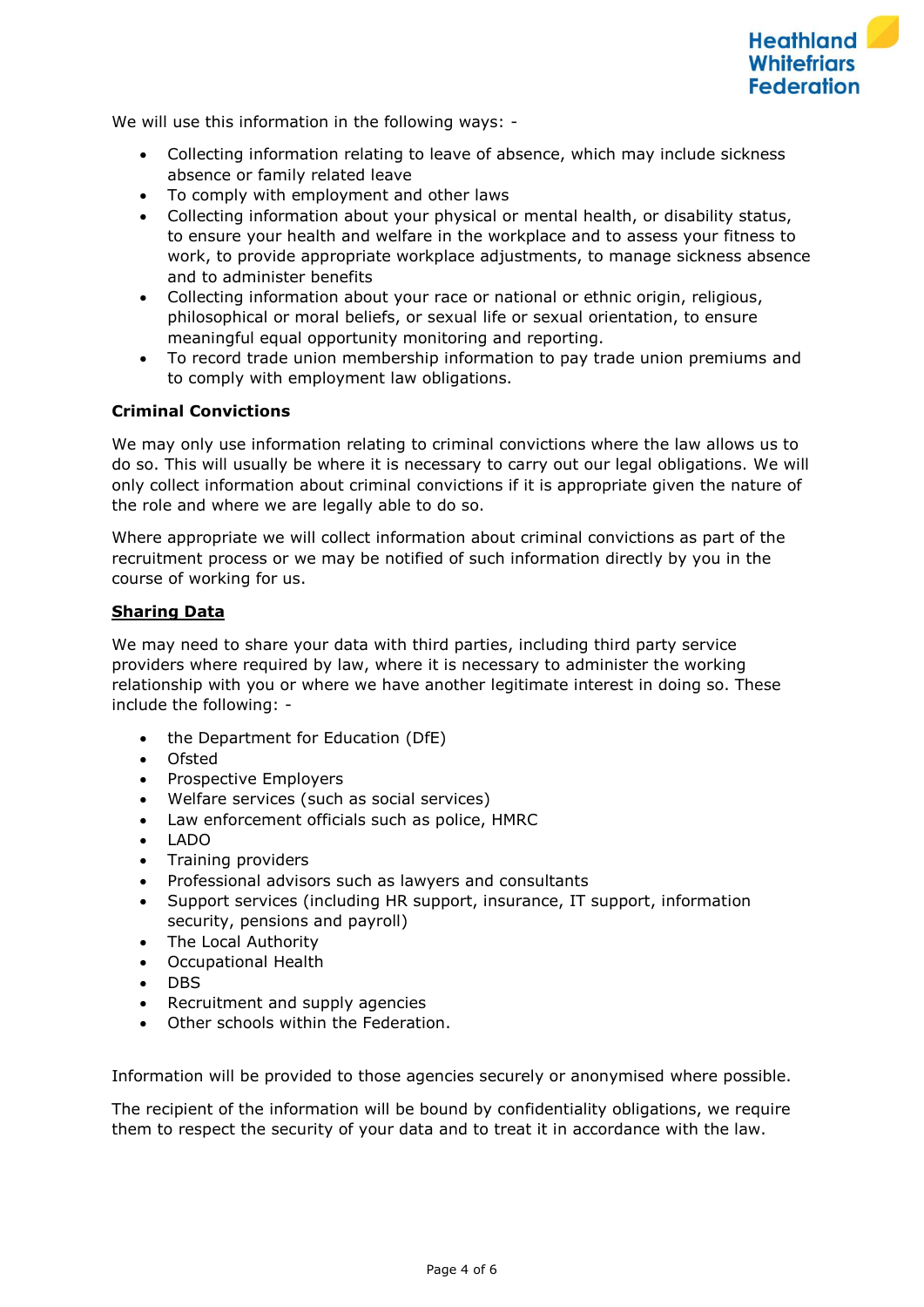# **Retention Periods**

Except as otherwise permitted or required by applicable law or regulation, the School only retains personal data for as long as necessary to fulfil the purposes they collected it for, as required to satisfy any legal, accounting or reporting obligations, or as necessary to resolve disputes.

Once you are no longer a staff member at the school we will retain and securely destroy your personal information in accordance with our Data Retention Policy. This can be found on the Federation Shared Drive: F:\FederationStaff\Federation Policies

## **Security**

We have put in place measures to protect the security of your information (i.e. against it being accidentally lost, used or accessed in an unauthorised way). In addition, we limit access to your personal information to those employees, agents, contractors and other third parties who have a business need to know. Details of these measures are available from our Network Manager.

You can find further details of our security procedures within our Data Breach policy and our Information Security policy, which can be found on the shared Federation Drive at F:\FederationStaff\Federation Policies.

# **Your Rights Of Access, Correction, Erasure And Restriction**

It is important that the personal information we hold about you is accurate and current. Please keep us informed if your personal information changes during your working relationship with us.

Under certain circumstances by law you have the right to: -

- Access your personal information (commonly known as a "subject access request"). This allows you to receive a copy of the personal information we hold about you and to check we are lawfully processing it. You will not have to pay a fee to access your personal information. However we may charge a reasonable fee if your request for access is clearly unfounded or excessive. Alternatively we may refuse to comply with the request in such circumstances.
- Correction of the personal information we hold about you. This enables you to have any inaccurate information we hold about you corrected.
- Erasure of your personal information. You can ask us to delete or remove personal data if there is no good reason for us continuing to process it.
- Restriction of processing your personal information. You can ask us to suspend processing personal information about you in certain circumstances, for example, if you want us to establish its accuracy before processing it.
- To object to processing in certain circumstances (for example for direct marketing purposes).
- To transfer your personal information to another party.

If you want to exercise any of the above rights, please contact the Head of Operations in writing.

We may need to request specific information from you to help us confirm your identity and ensure your right to access the information (or to exercise any of your other rights).

# **Right To Withdraw Consent**

In the limited circumstances where you may have provided your consent to the collection, processing and transfer of your personal information for a specific purpose,